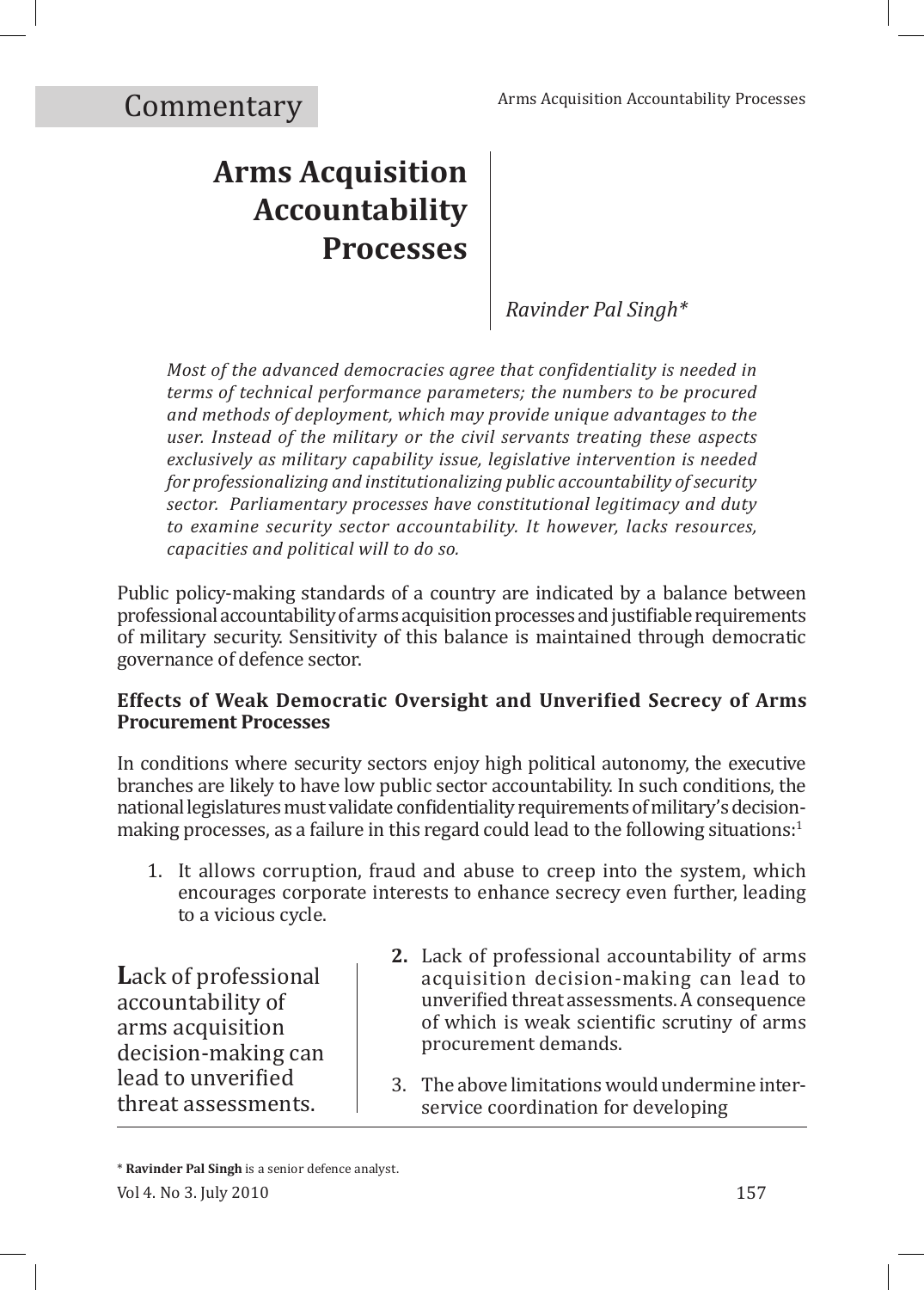coherent military potential in the long term, impair cost efficiencies in maintaining stockpile and logistic systems management, and lead to ad hoc-ism in decisionmaking and inefficient defence sector decision-making.

Instead of imitating models of arms acquisition processes in advanced democracies, it will be useful to understand principles of security sector governance that define arms acquisitions accountability. This paper aims to discuss barriers and limitations in democratic oversight of arms procurement processes, organising principles for democratic governance of security sectors, ways of resolving tensions between confidentiality and public accountability in arms procurement processes, and executive and legislative initiatives that could be taken in India to develop scientific arms procurement processes.

#### **Barriers, Limitations in Democratic Oversight to Scrutinize Defence Sector Expenditure**

The armed forces are repository of unique knowledge required for national defence. They also have the final responsibility for ensuring that a nation's territorial security is not violated. It requires maintaining of very high levels of confidentiality of military's plans and programmes, as surprise is an essential principle of war. On the other hand, insularity of the military's decision-making methods, even on mundane matters, impairs public accountability of the armed forces, which in the long term, effects its professional efficiency. Some of the arguments advanced by the armed forces to maintain confidentiality of routine decisions from oversight bodies are discussed below:<sup>2</sup>

**I**nformation is routinely overclassified for administrative convenience and for avoiding accountability.

# **Lack of a Clear Information Policy and a Weak Information Dissemination Process**

In many cases, information collection and its dissemination, even between government departments, are underdeveloped. Procedures for handling classified information for executive and legislative oversight are often ambiguous, and procedures for de-classifying information lack clarity. Information is routinely over-classified for administrative convenience and for avoiding accountability.

#### **Lack of a Legal Obligation to Disclose Information**

In cases where laws forbid disclosure of any information related to military security, these laws are often cited by civil and military bureaucracies to deny information of a trivial nature, even to elected representatives. Adequate legal provisions are not framed that can be used by the legislators to demand, gain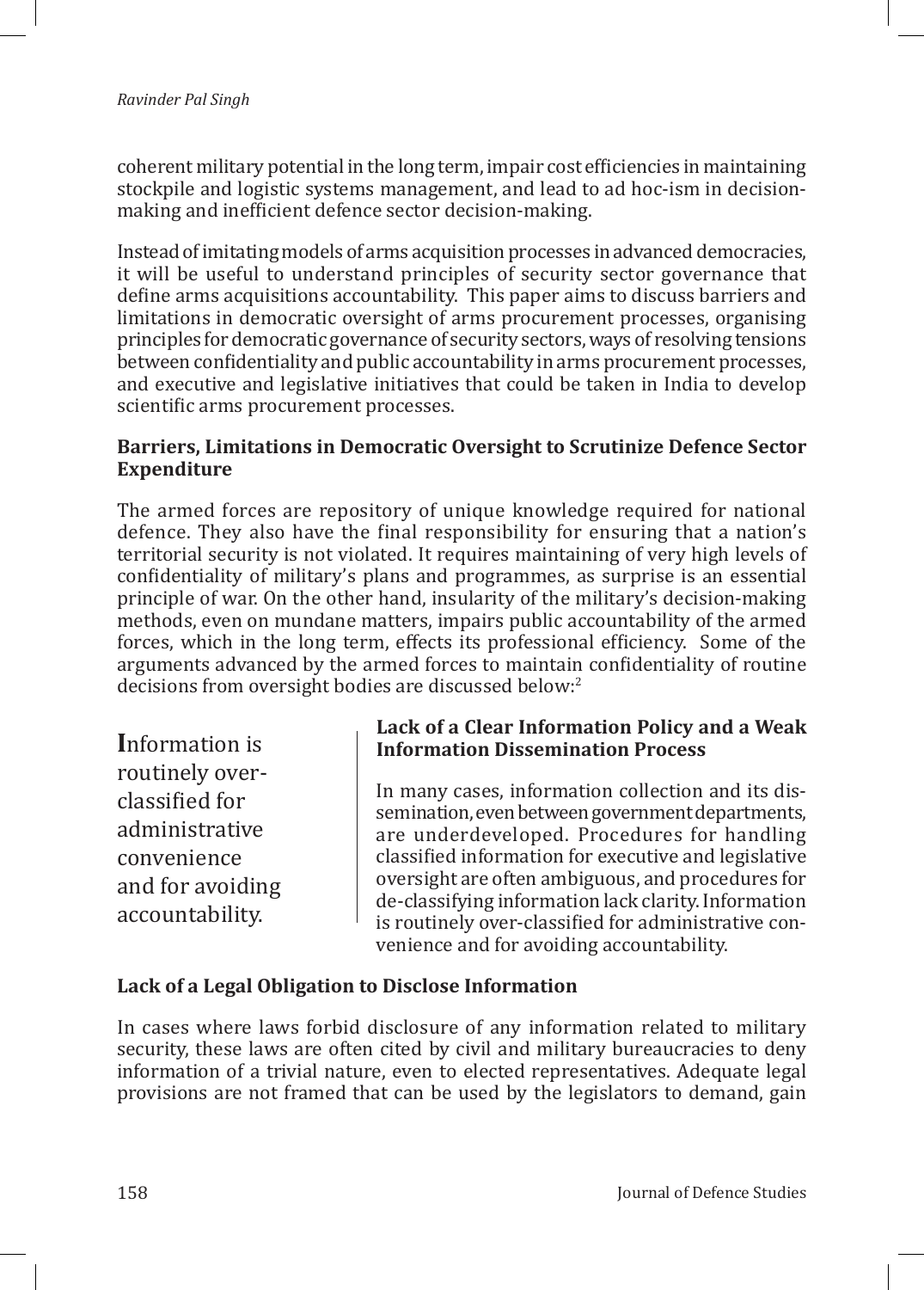access and handle classified information. Legislative initiatives are needed to enact access to information provisions to address constraints that permit unverified secrecy to be practiced.

# **Ambiguity in Law**

**P**olitical elite tends to avoid transparency in order to consolidate their hold on levers of power.

The civil and military bureaucracies find career comfort from narrow interpretation of confidentiality. Officials hesitate to make official policies public to avoid decision-making processes from being publicly criticized, or it may cause embarrassment to the government for it could reveal shortcomings in professional methods.

Political elite tends to avoid transparency in order to consolidate their hold on levers of power.

# **A High Degree of Autonomy of the Military**

Where the military enjoys high degree of political influence and autonomy, it is reluctant to admit that any serious contribution can be made to national security assessment by external expertise as it distrusts civilians. As a result, military rarely participates in public debate on security matters. Public indifference on defence issues is also encouraged by advancing a belief that military professionals have the best and final judgment on security questions. This negates opportunities for independent professional review.

# **Lack of a Tradition of Transparency**

In some cases, procedures for public access to information are underdeveloped because the military has a tradition of low transparency. The public is seen as not

being competent enough to understand military's decisions. Weak democratic foundations are unable to produce a civil society that is informed and assertive enough in expressing its legislators' right to democratic oversight of the military.

# **Commercial Interests and Lobbying**

Processes that are opaque or at best ambiguous can be manipulated by industrial lobbies. Commercial confidentiality is promoted as a feature of lobbying by interest groups because it creates lucrative opportunities for corruption.

**W**eak democratic foundations are unable to produce a civil society that is informed and assertive enough in expressing its legislators' right to democratic oversight of the military.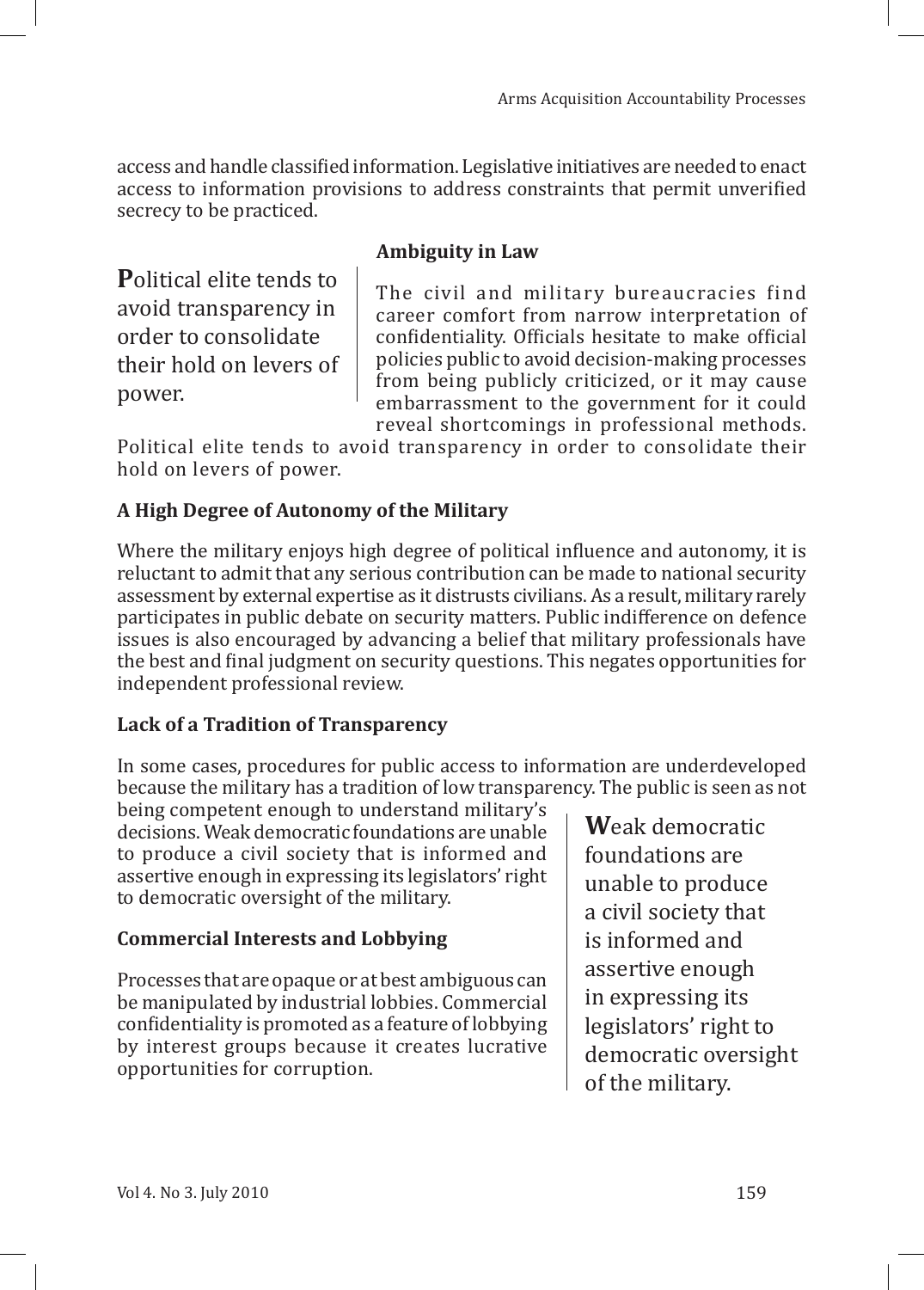# **Bureaucratic Behaviour**

Bureaucracies are often characterized by a culture of caution, secrecy and privileged access to information. This attitude is habit-forming and leads to work methods that accept inertia and discourage information exchange with elected

**U**nder-resourced public offices are often overwhelmed by the workload required to declassify information, which can become a barrier in itself.

representatives or the public. Under-resourced public offices are often overwhelmed by the workload required to declassify information, which can become a barrier in itself. Other characteristics are an assumption that bureaucratic control is best exercised through a perception of competence, and therefore public criticism must be avoided by protecting information, and absolute discretion is required by the executive to handle the secret affairs of the state. To avoid accountability, such discretionary powers are often used by bureaucrats to bend official rules by over-classifying documents

and discourage public access even to low-level information.

#### **Weak Democratic Norms**

Legislators have constitutional obligation to monitor defence sector decision making processes. However, some politicians may be more concerned with their own careers, and prefer not to be seen as overly critical of the military, particularly if a heightened sense of national security is embedded in the country's culture and history. There may even be a strong resistance or a lack of capacities in the parliaments to advance public accountability.

#### **Organising Principles and Criteria for Democratic Governance of Security Sectors**

The organising principles and criteria for democratic governance of security sectors are as given in succeeding paras:

#### **Consistency between Democratic Control of Security Sector with Good Governance Practices**

Sovereignty of a country is reposed in its elected representatives in national assemblies or parliaments. All security sector organizations, including the armed forces, the intelligence services are accountable to people through their elected representatives in the executive and legislative

**A**ll security sector organizations, including the armed forces, the intelligence services are accountable to people through their elected representatives in the executive and legislative branches.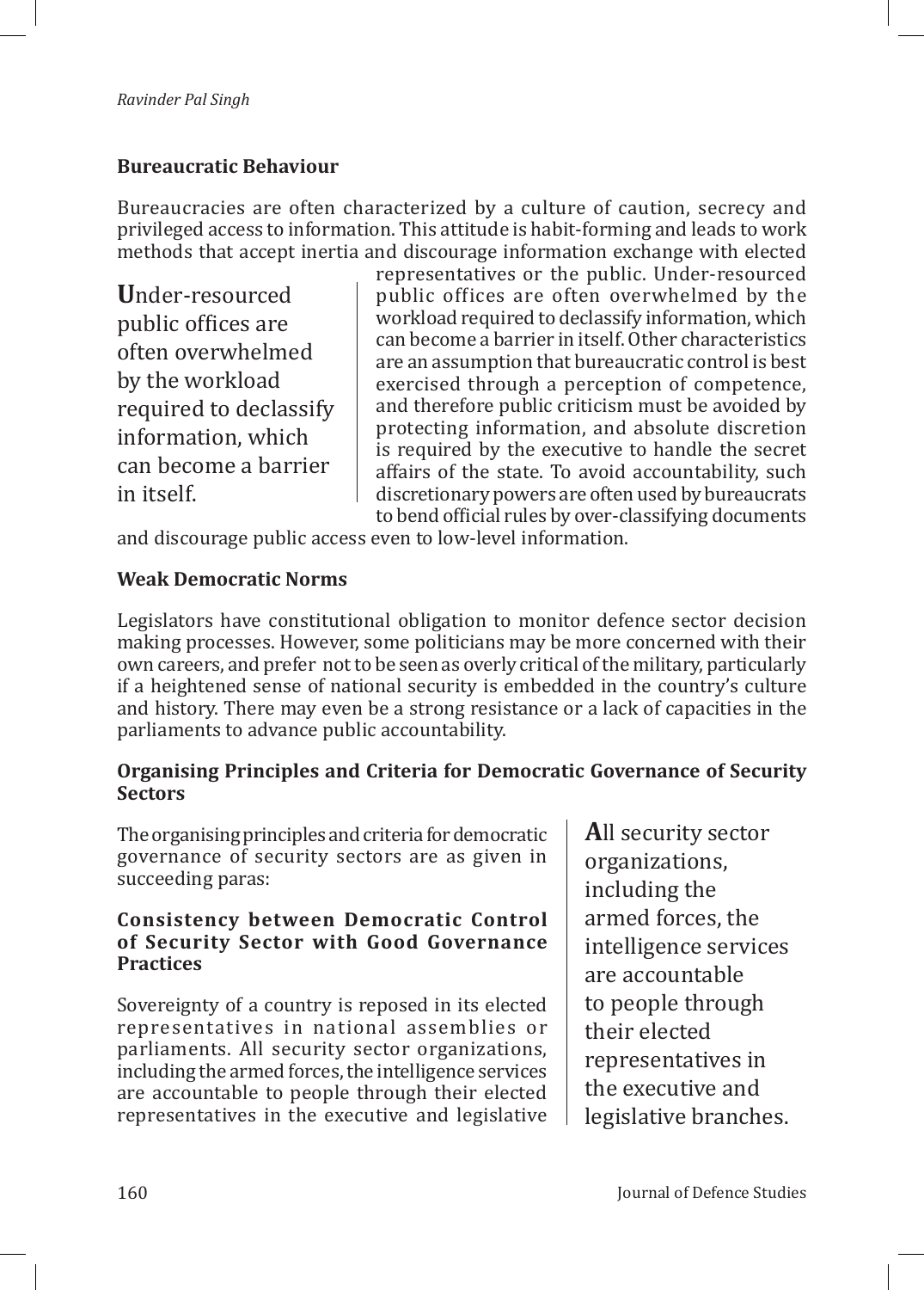branches. Any decision which has major security ramifications requires endorsement of elected representatives in the parliament such as: arms acquisition policies, appropriations for defence budgets, commitment of armed force outside the national borders, and so on.

#### **Public Interest Defines Best Value for Public Purse**

**T**ransparency of defence sector processes is required for public understanding of how the military's threat perspective is arrived at and that its demands are not driven by special interest groups.

There is a need to prevent corruption, waste and abuse in defence sector, which is a natural product of high confidentiality and low accountability. Transparency of defence sector processes is required for public understanding of how the military's threat perspective is arrived at and that its demands are not driven by special interest groups. On the other hand, if allocations of resources to security sector are not validated by elected representatives of the society, it may undermine national capabilities in the long term.

#### **Avoid Political Expediency**

Although all decisions are of political nature, there is a need to avoid political expediency and

undue political interference in security sector decision-making. Scientific and professional norms are required to be built by political and military leadership for designing security sector oversight by the elected representatives. Processes are needed that balance public information requirements for accountability of the military with justifiable needs for confidentiality. It may require changes in official secrets legislation. Additionally, it would require creation of select parliamentary committees and expert professional staff in the parliaments that keeps the members fully informed on the key security issues with related data.

#### **Rule of Law and not Law of Rulers**

Security sector organizations need to operate in accordance with constitutional and international law. Civil-military relations must be maintained on clearly defined channels of authority on the basis of constitutional legitimacy of military command. Even intelligence organizations must not abuse the public right to accountability by unverified recourse to confidentiality requirements. The political control and higher direction of armed services in democracies should define channels of political command flowing from a collective decision of the

**E**ven intelligence organizations must not abuse the public right to accountability by unverified recourse to confidentiality requirements.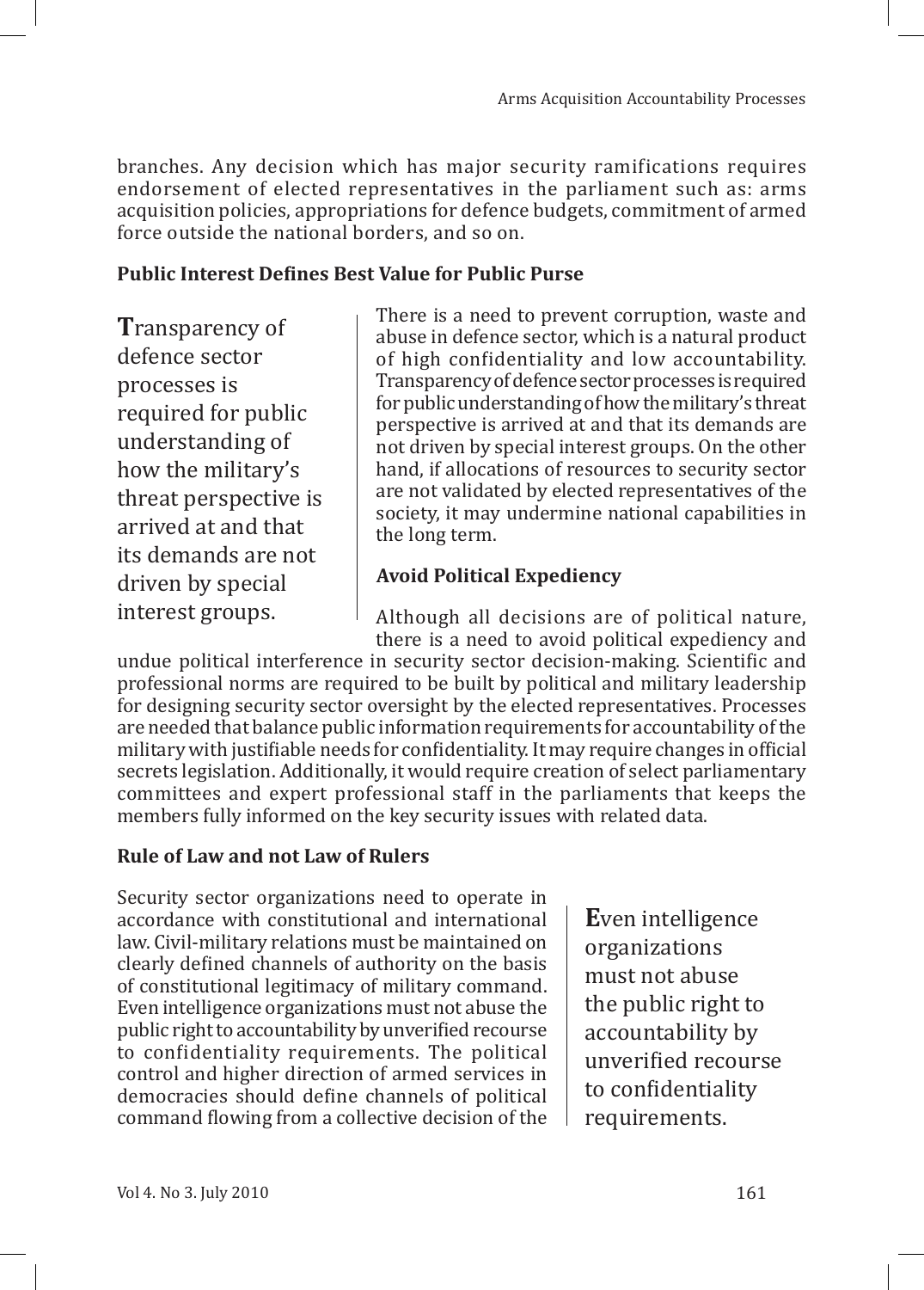cabinet through the minister for defence to the heads of the armed services or from the interior minister in case of the police and para-military organizations. The service heads in turn exercise command over their subordinate formations. Political Control is a staff function carried out by civil bureaucracies to facilitate oversight by the political executive in policy and management matters, such as: financial, procurement, logistic and personnel functions, etc. In India, the original confusion was sown when the chief of staff functions were combined with command functions of the Heads of services in the 1950s.

# **Checks and Balances through Democratic Oversight**

Availability of proper constitutional provisions with clearly defined responsibilities for the executive and legislative branches is an essential. A system of legislated

**P**roposals that are made by security sector are required to be validated by a professionally competent scrutiny in the executive branch, and this process should be overseen by the legislative system.

checks and balances are required for the security sector to be applied in accordance with the principle of natural justice: which means, an organization should not sit in judgment of its own recommendations. Proposals that are made by security sector are required to be validated by a professionally competent scrutiny in the executive branch, and this process should be overseen by the legislative system. Verification of security sector decision-making requires scientific methods for monitoring and review of military recommendations. Capacities must be built for technical assessments for arms procurement programme by experts that are politically and professionally, as well as technically proficient and adequately resourced.

#### **Transparency of Decision Making Methods for Accountability (Political, Professional, Ethical, Technical and Financial)**

Security-sector organizations are accountable both to elected civil authorities and to civil society. For which statutory audit structures need to have multi-disciplinary skills. Neglect of public resources by the military, more often than not, remain unknown to public due to reasons of military confidentiality.

# **Clarity and Consistency in Security Policy Definition for Coherence in Planning, Programming and Project Coordination**

Elected public leaders and civilian officials in the executive branches have to be adequately trained to exercise professional scrutiny of the security-forces. Legislative oversight requires members of parliament to be responsible for holding the executive and military authority accountable. It could be organized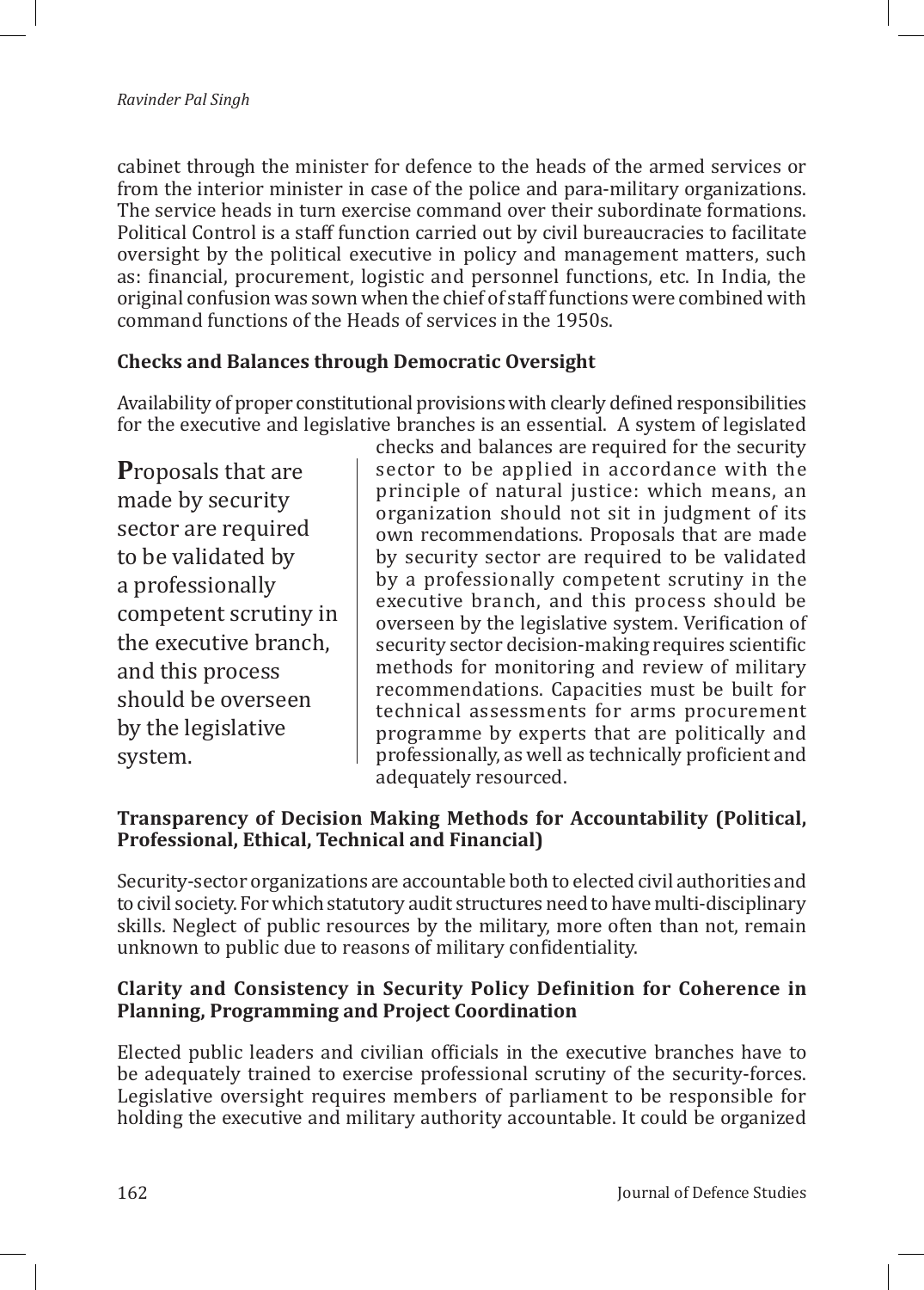in specialised sub-committees to examine different functions of security sectors in a detailed manner. Defence policy definition and consistency between defence,

**L**egislative oversight requires members of parliament to be responsible for holding the executive and military authority accountable.

internal security and other public sector agencies is essential for coordination between different agencies responsible for security. These processes should be clearly identified in the shape of executive white papers to facilitate a professional parliamentary oversight.

# **Harmonize Information in Public Domain for Reviewing Professional Efficiencies**

Information on security-sector policies, processes and budgeting should be reviewed after specified

periods on a rational base of confidentiality. It should be made available to the executive, the legislature and to the public on the basis of a balance with confidentiality. Freedom of information legislation should selectively provide public and parliamentary access to information relating to security sector processes. Parliament should legislate procedures that harmonize handling of classified military information by the select parliamentary committees needed for good governance of security sector.

## **Enabling Environment and Knowledge Creation for Normative Civil-Military Relations**

The civil society should have capacities for making a constructive contribution to public debate and democratic oversight processes. It would need development of cadre of security policy experts in public domain from the media and the academia, specialised in a range of disciplines relating to national security. The executive and the military should foster knowledge creation for co-ordination between foreign and security policy-making, budgeting, arms procurement, defence R&D and defence industrial production processes.

# **Framework for Advancing Accountability of Arms Procurement Processes**

**T**he executive and the military should foster knowledge creation for co-ordination between foreign and security policymaking, budgeting, arms procurement, defence R&D and defence industrial production processes.

The framework to resolve tension in arms procurement accountability and military confidentiality is explained in the enclosed Annexure.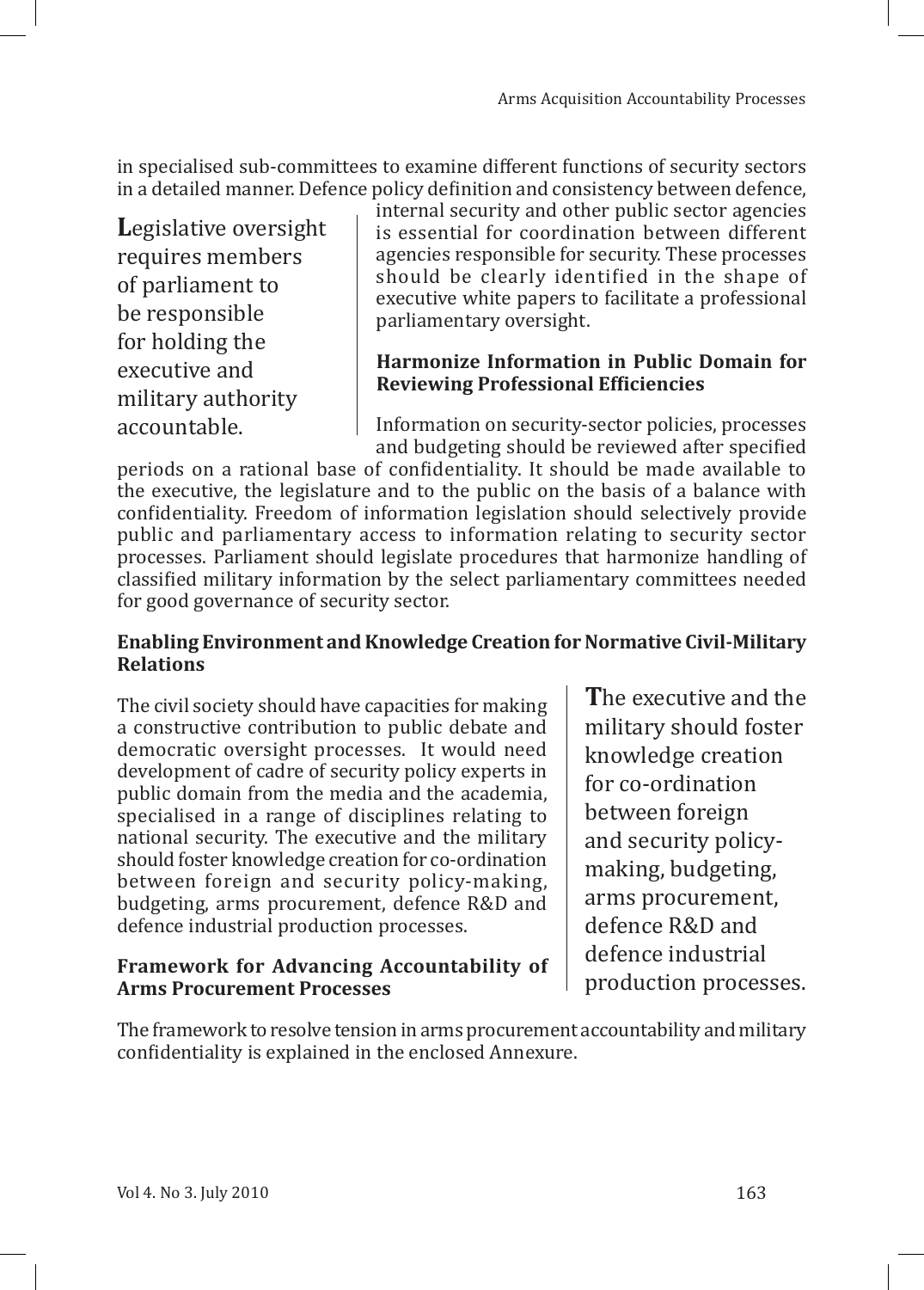# **Initiatives to Advance Executive and Legislative Oversight of Arms Procurement Processes**

- 1. Define Defence Policy documents and Policy making processes;
- 2. Defence Budget processes should be disaggregated. It should identify linkages between defence policy and financial resource allocations specific for equipment modernisation;
- 3. Define Arms Acquisition Process, Defence Technology Policy and Defence Industrial Production processes.
- 4. Identify processes that enable executive and legislative oversight of the above three functions in the shape of a defence white paper that clarifies methods for the following functions:
	- · Validation of policy
	- · Verification of financial resources and other inputs for implementation of policy;
	- Processes for monitoring milestones for defence policy and arms acquisition policy;
	- Scrutiny of outputs by independent authority;
	- Review of arms acquisition processes to comply with define policy milestones.

#### **Conclusion**

A credible resource is required to be developed that enables scientific verification of arms procurement decision-making by a professionally qualified authority to independently verify whether performance and maintenance standards, Life Cycle Costs are consistent with initial offers of the system. Given the nature of security and commercial sensitivity of arms transaction, national capacities are required to scrutinize arms acquisition projects and capacities till the end of its life cycle, including logistic support experiences and offsets. Most of the advanced democracies agree that confidentiality is needed in terms of technical performance **M**ost of the advanced democracies agree that confidentiality is needed in terms of technical performance parameters; the numbers to be procured and methods of deployment, which may provide unique advantages to the user.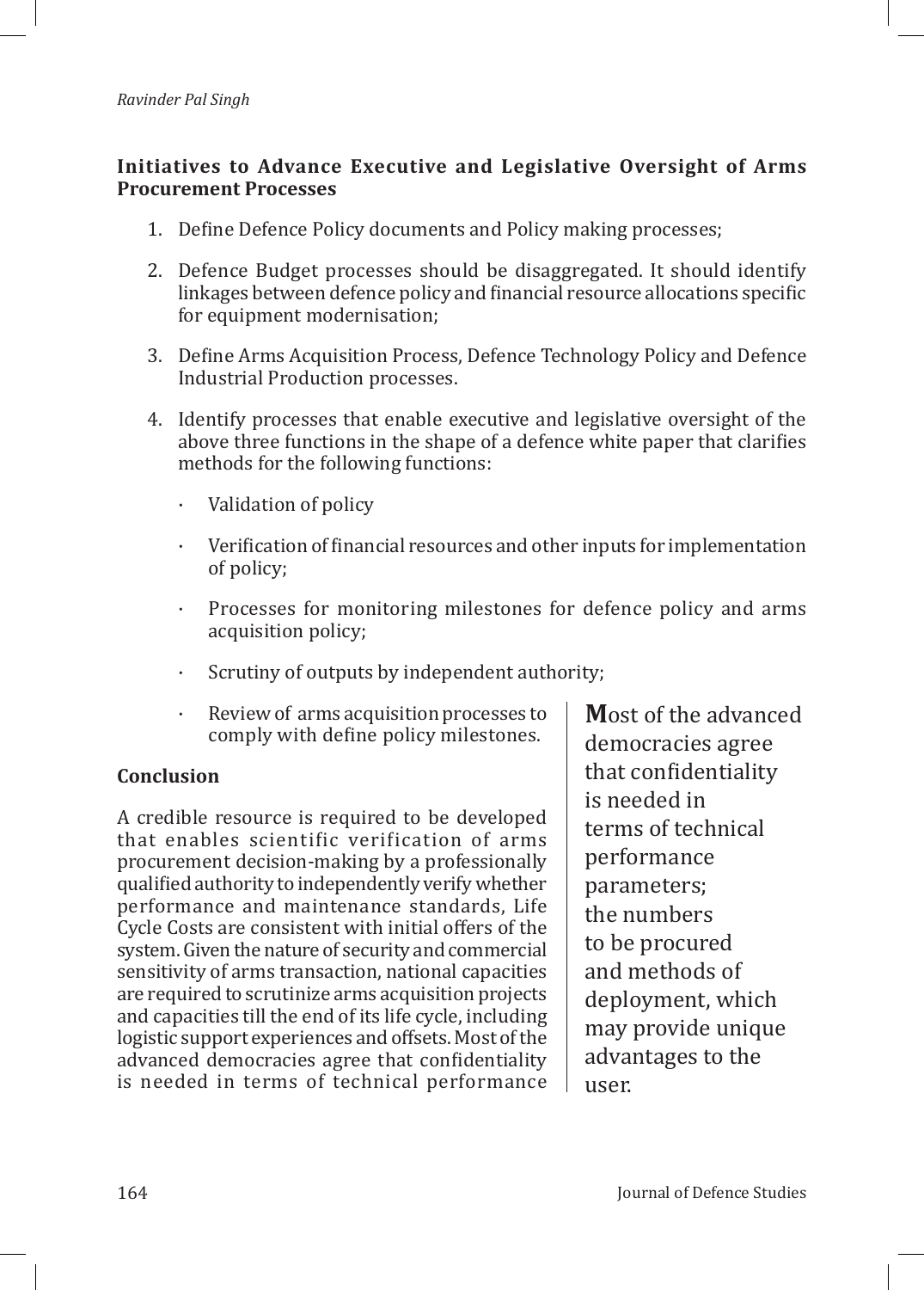parameters; the numbers to be procured and methods of deployment, which may provide unique advantages to the user.

Instead of the military or the civil servants treating these aspects exclusively as military capability issue, legislative intervention is needed for professionalizing and institutionalizing public accountability of security sector. Parliamentary processes have constitutional legitimacy and duty to examine security sector accountability. It however, lacks resources, capacities and political will to do so. These are precisely the elements which are also needed in the executive system, if military were to maintain its high standards for external security of the society.  $\tau ds$ 

Notes:

<sup>1</sup>Ravinder Pal Singh, "Oversight of arms procurement processes: limitations and opportunities" Paper presented at Conference organized by Transparency International (UK) "Preventing Corruption in the Official Arms Trade" Arundel, U.K. June 8 – 10, 2004

<sup>2</sup> The section is based on Ravinder Pal Singh, Arms Procurement Decision Making Vol. 1 and 2, Stockholm International Peace Research Institute, Oxford University Press, 1998 and 2000, and the authors draft for Handbook for Parliamentarians 'Parliamentary Oversight of Security Sector, IPU-DCAF, Geneva, 2002.